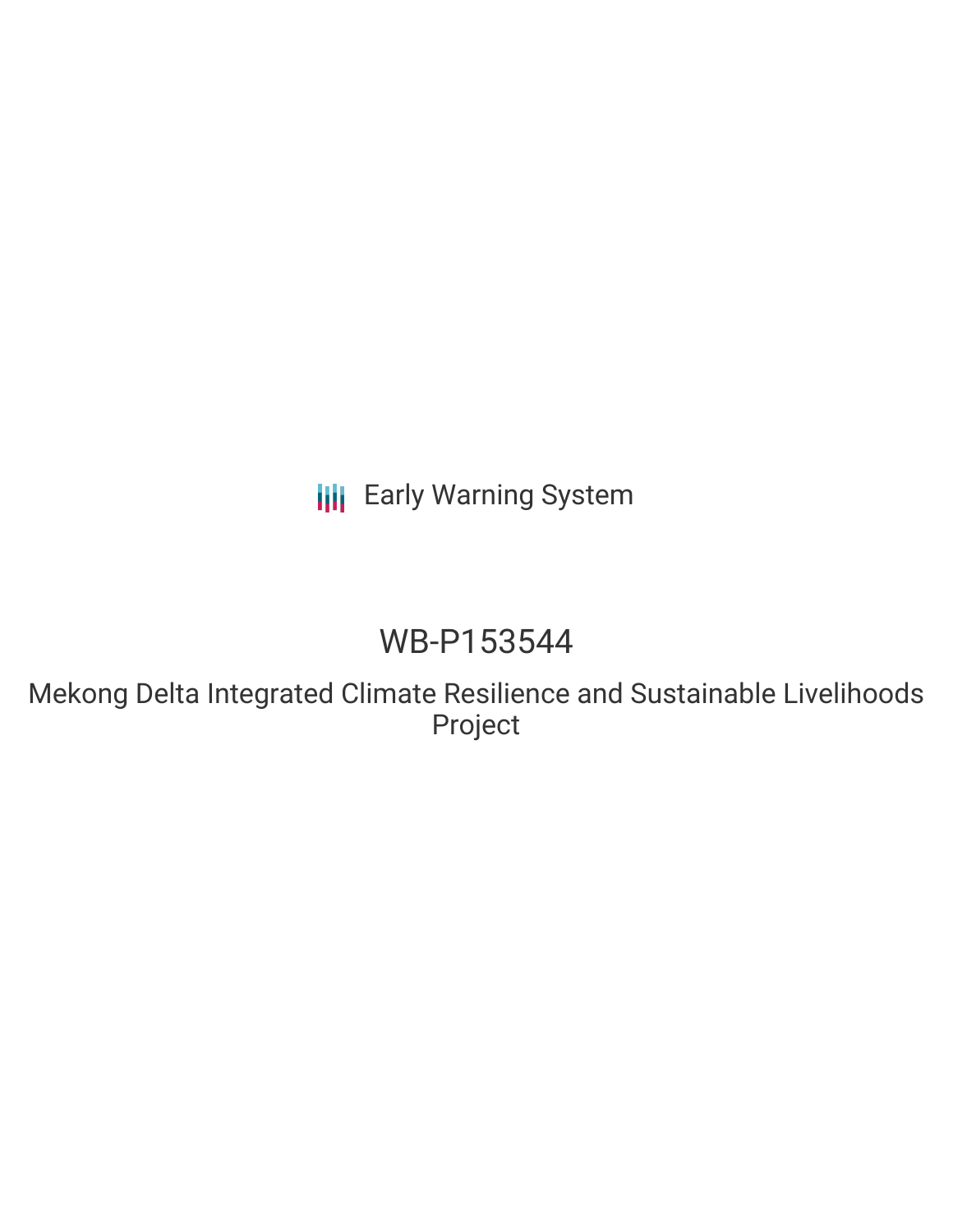

## Early Warning System Mekong Delta Integrated Climate Resilience and Sustainable Livelihoods Project

#### **Quick Facts**

| <b>Countries</b>                | <b>Vietnam</b>                                                                                                 |
|---------------------------------|----------------------------------------------------------------------------------------------------------------|
| <b>Specific Location</b>        | An Giang, Kien Giang, Dong Thap, Ben Tre, Tra Vinh, Soc Trang, Ca Mau, and Bac Lieu                            |
| <b>Financial Institutions</b>   | World Bank (WB)                                                                                                |
| <b>Status</b>                   | Active                                                                                                         |
| <b>Bank Risk Rating</b>         | A                                                                                                              |
| <b>Voting Date</b>              | 2016-06-10                                                                                                     |
| <b>Borrower</b>                 | GOVERNMENT OF VIETNAM, MINISTRY OF NATURAL RESOURCES AND ENVIRONMENT                                           |
| <b>Sectors</b>                  | Agriculture and Forestry, Climate and Environment, Construction, Water and Sanitation                          |
| <b>Potential Rights Impacts</b> | Healthy Environment, Housing & Property, Indigenous Peoples, Labor & Livelihood, Right to Food, Right to Water |
| <b>Investment Type(s)</b>       | Loan                                                                                                           |
| <b>Investment Amount (USD)</b>  | \$310.00 million                                                                                               |
| <b>Project Cost (USD)</b>       | \$387.00 million                                                                                               |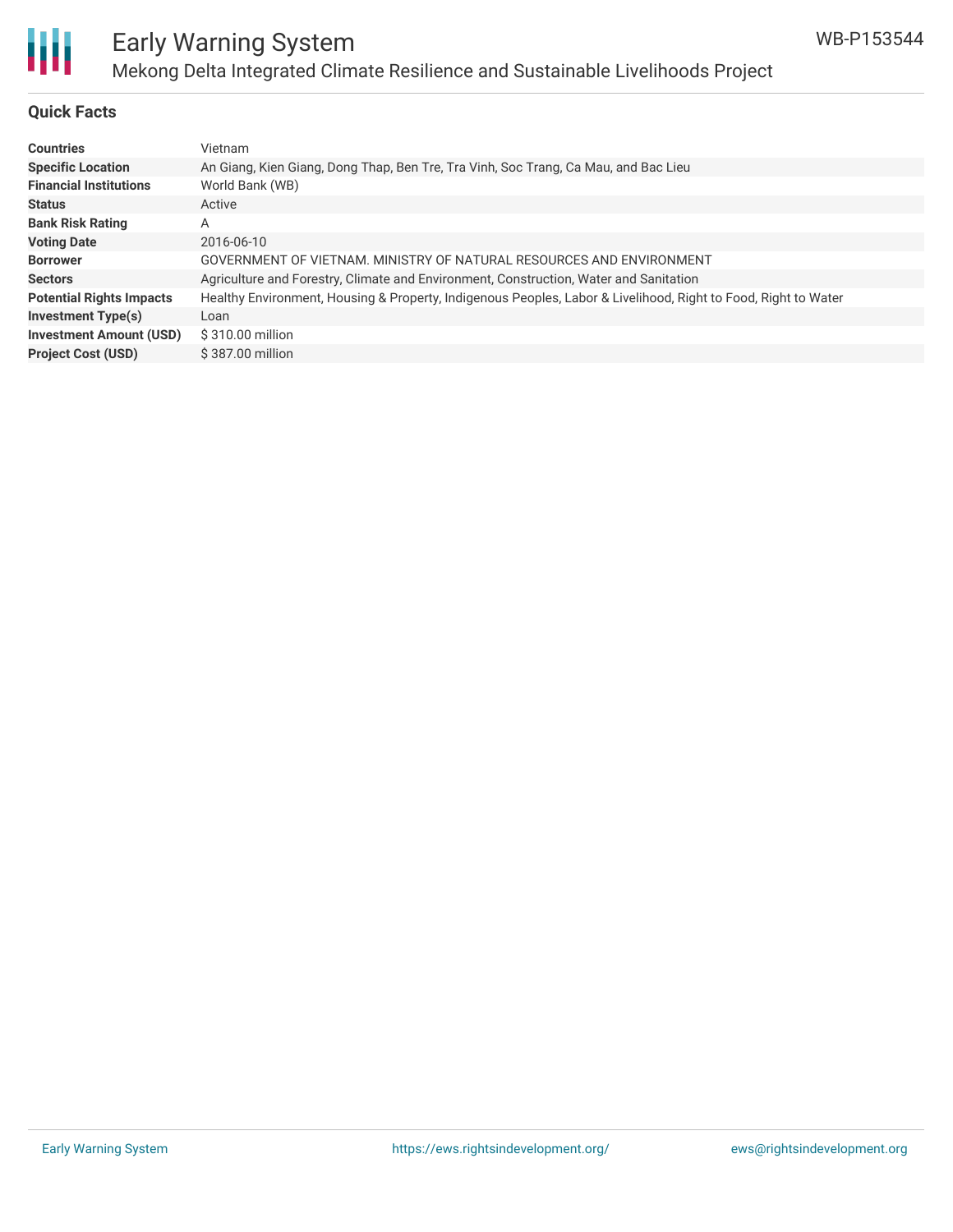

#### **Project Description**

The project's purported aim is to enhance tools for climate-smart planning and improve climate resilience of land and water management practices in selected provinces of the Mekong Delta in Vietnam. The project has five components:

#### **Component 1**

Enhancing Monitoring, Analytics and Information Systems To upgrade and expands monitoring systems for groundwater and surface water and develop a computer-based operation system of hydraulic infrastructure to operate network of gates and canals in the delta. It will also support the reports to advise land-use planning, spatial and territorial development, and identifying of priority 'low-regret' and climate –resilient investment.

#### **Component 2**

Managing Floods in the Upper Delta will potentially modify water and agricultural infrastructure The finance infrastructure schemes include increasing water retention, irrigation and upgrading of reservoirs, livelihoods improvement which support the transition from triple rice to alternative cropping and ecosystem restoration in An Giang and Dong Thap provinces.

#### **Component 3**

Adapting to Salinity Transition in the Delta Estuary This component consists of construction of coastal defense from earth embankments and coastal mangrove belts; modification of water and agriculture infrastructure including sluice gates to improve water quality in Ben Tre, Tra Vinh and Soc Trang; support rice farmers to change to more brackish water activities such as mangrove-shrimp, rice-shrimp.

#### **Component 4**

Protecting Coastal Areas in the Delta Peninsula This component includes restoration of mangroves to enhance coastal defense, support farmers to practice more sustainable brackish water activities such as mangrove-shrimp and other aquacultures, control of ground water abstraction for agricultural/aquaculture of freshwater supplies for domestic use and construction of sluice gates to manage water conditions in Ca Mau and Kien Giang. The subproject may include construction of water reservoir in Ca Mau in second phase.

#### **Component 5**

Project Management and Implementation Support

The typical investments in component 2,3 and 4 include upgrading rural roads, rehabilitation and reinforcement of low dikes in floodplain, sea and river dikes to create sediment areas for mangroves or flood/salt intrusion regulation, construction of infield sluice gates and culverts through sea dykes to regulate salinity levels, construction of weighbridge and flood spillways, construction and rehabilitation of dredging canals.

Locations: An Giang, Dong Thap, Ben Tre, Tra Vinh, Soc Trang, Bac Lieu, Ca Mau, Kien Giang, Vinh Long

Resources needed: land acquired, mangrove forest, waterways etc . Bank documents identified that 823 household to be affected by permanent land acquisition; 1,249,974 m2 agriculture land will be acquired,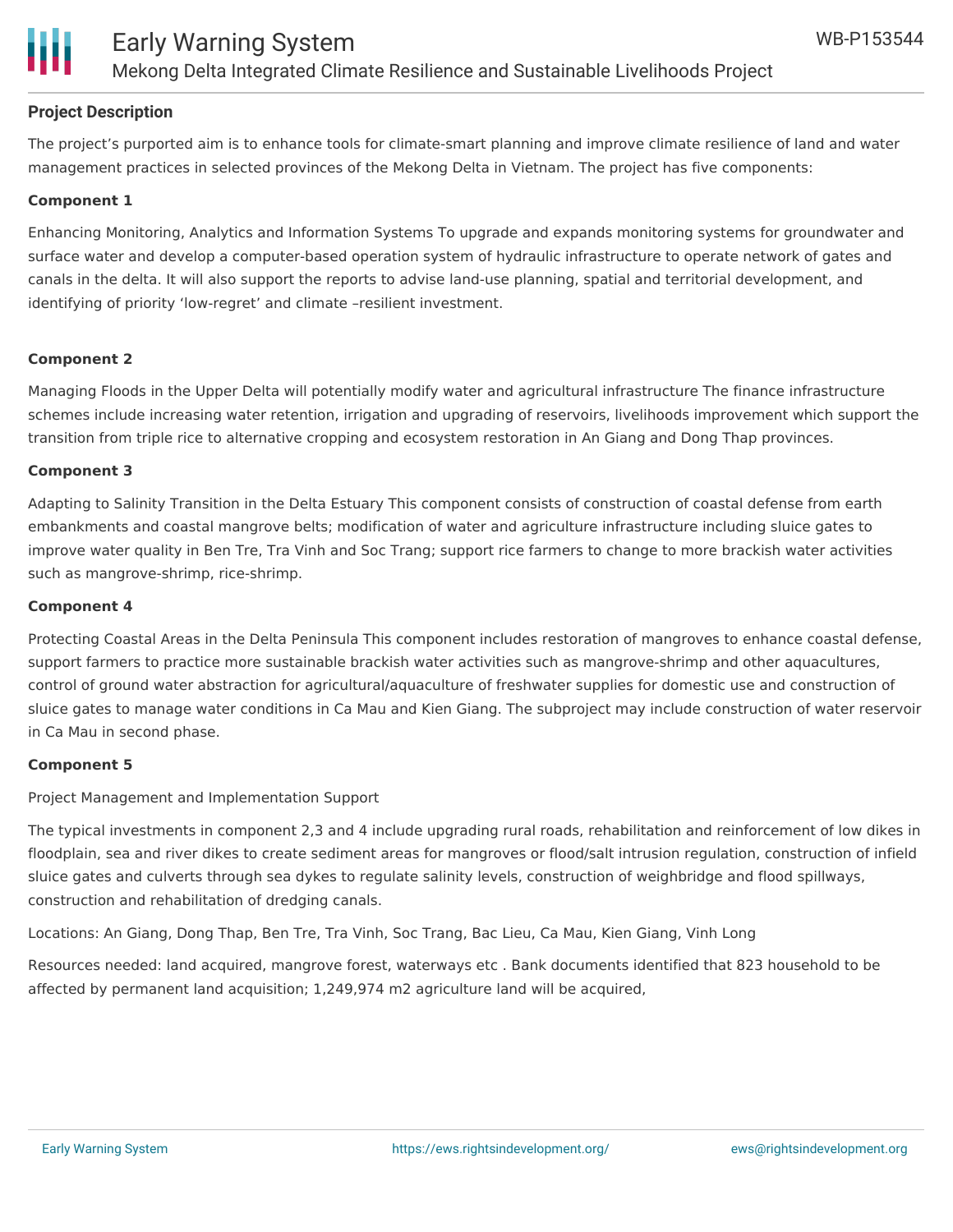#### **Early Warning System Project Analysis**

#### **APPLICABLE SOCIAL & ENVIRONMENTAL STANDARDS**

Based on Bank documents, the following environmental and social safeguard policies are triggered:

**Environmental Assessment OP/BP 4.01** - is triggered because the construction of sluice gates are dredging of canals may expose acid sulfate soils and release hazardous substances resulting in contaminated sediment.

**Natural Habitats OP/BP 4.04 -** triggered because construction and operation of water infrastructures such as sluices gates have small potential impacts on natural habitats of rivers, canals and estuaries. As well as Certain proposed project activities would impact the ecological flow of the rivers in the Mekong Delta, impacting aquatic flora and fauna. Changes in the ecological flow of the Mekong River may result due to installation of sluice gates and other flood/salinity control measures; leading to a reduction in the diversity and quantity of fish populations.

**Forests OP/BP 4.36** - triggered because Coastal protection/restoration to restore coastal landscapes to enhance resilience of in land farming, reduce vulnerability to the impacts of sea-level rise and coastal erosion the bank document identified increased area of mangroves in coastal areas.

**Pest Management OP 4.09** - triggered because potential increased use of pesticides and pollution and disease from shrimp farming within the development of livelihood models in sub-projects.

**Physical Cultural Resources OP/BP 4.11**- triggered because During the implementation of subprojects, relocation of graves is likely to be necessary. And These impacts are considered moderate, long term, unavoidable. Bank document identified 28 graves to be affected.

**Involuntary Resettlement OP/BP 4.12 -** triggered because Project activities are likely to involve some land acquisition resulting in physical land take and impacts on livelihood and resources. This may occur in components 2,3 and 4. It may be necessary to compensate local communities for lost homes, immovable assets and/or lost revenues/livelihoods.

**Safety of Dams OP/BP 4.37 -** triggered because The potential construction and operation of a water reservoir for water supply and fire prevention in U Minh Ha National Park in Ca Mau province, and thus may have significant impacts on natural habitats and biodiversity of the national park.

**Projects on International Waterways OP/BP 7.50** - triggered because the project is located in the Mekong Delta and may include flood retention and fisheries sub-projects that may have an impact on upstream riparian. but the Bank has determined that the project deals with existing schemes and will not produce any adverse impacts on upstream countries. On this basis, the project activities fall under the exception of the riparian notification requirement

**Indigenous People** - triggered because There are 1,845 ethnic minority households (6,641 people) which are potentially affected by the Sub project due to the proposed livelihood improving models. Bank documents also state that ethnic minority households may have to adapt or change their current livelihood models to more climate resilient ones.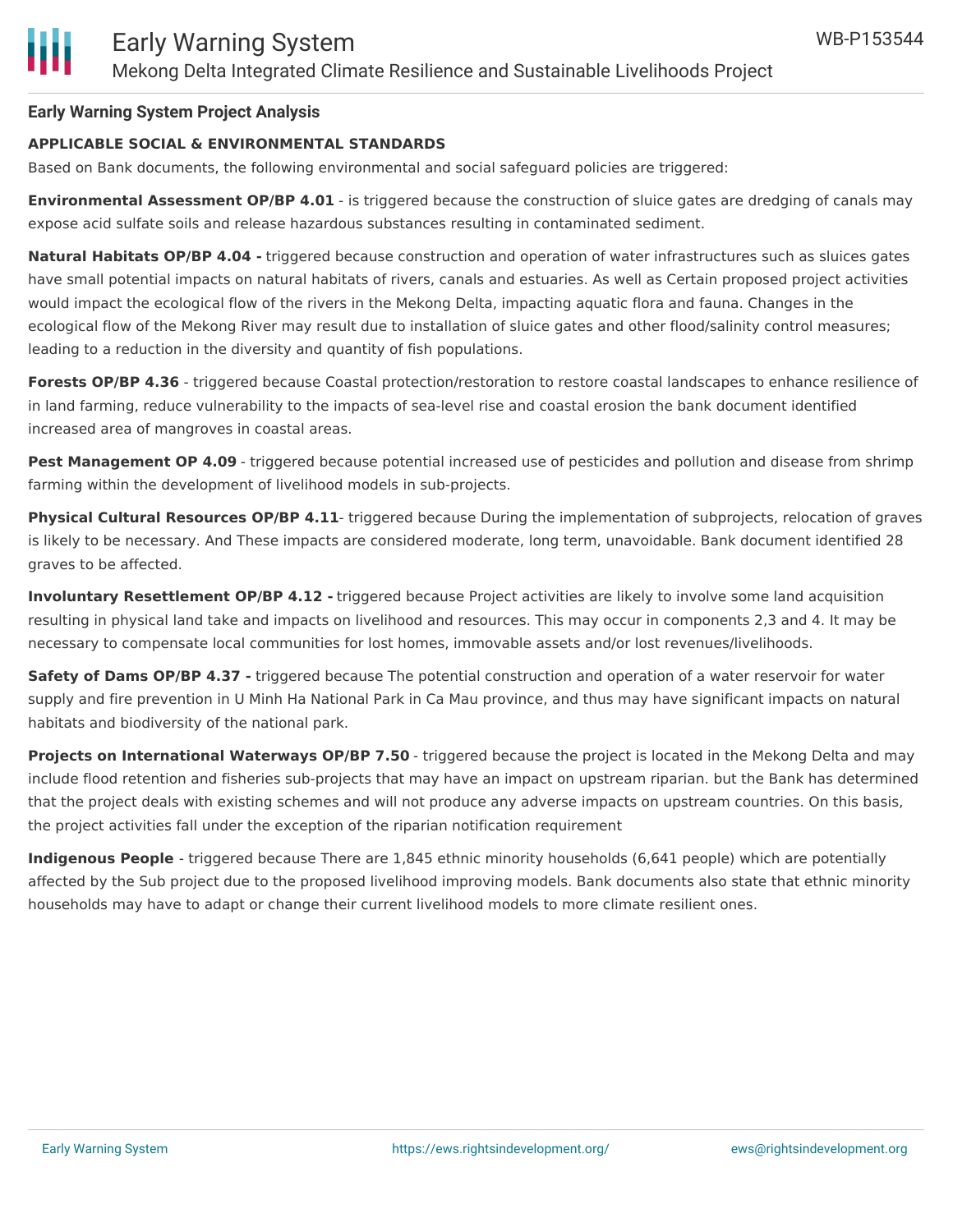#### **People Affected By This Project**

#### **OUR RISK ASSESSMENT**

Based on the World Bank's project documents, this project poses potential risks to the following human rights:

**The Right to a Healthy Environment** bank document identified project level construction may cause loss of vegetation covers, contamination of land and water due to disposal of dredged materials, exposure of acid sulfate soil from excavation, increase air pollution, noise, vibration. Improper management of sluice gate potentially cause epidemic of fish and shrimp diseases.

#### **Right to Property and Adequate Housing**

Bank documents identified 823 household are be affected by permanent land acquisition; 1,249,974 m2 agriculture land will be acquired, 70 household will be permanently relocated during the first year subprojects. 153 household to be temporary affected by land acquisition mostly in An Giang province with temporary acquisition of 108.00 m2 public land in Kien Giang.

#### **The Right to Livelihood**

The project will have long term impacts on current livelihood by changing community livelihood -from 3 crops rice to 2 crops, from rice farming to forest-shrimp growing. Potential decrease of incomes and disruption of livelihood may occur as bank documents identify: Water supply interruption is likely during construction. The interruption of water supply of rice cultivation and aquaculture ponds may result in lower incomes and the risk of uncontrolled situation of diseases on the shrimps. The bank document recognized the technical risk of the farmer livelihood transitions considered Substantial. Project may increase migration to urban areas because local people may not adapt well with the project activities.

#### **Indigenous People Rights**

Low education and landless ethnic minority men and women work low paid for shrimp and cockle farms. The conversion of livelihood model may pose significant impact to poor and landless ethnic minority people especially on the employment opportunities.

#### **Right to Water**

The construction of sluice gates, bridges, embankments, canals and river dredging may interrupt the irrigation and domestic water supply also to the near surface ground water. Based on a local source, there are conflicts in brackish areas due to the land use plan. People want to grow shrimp because of the higher profits, but all the infrastructures aim to promote rice farming. Therefore, it might lead to some conflicts in the brackish area.

#### **Right to Food**

The changes in water flow and interruption of rivers may affect the fish population and barrier to fish migration to the extend people downstream food are cultivated from the river ecosystems. The acquisition of the agricultural land would also affect the rights to food.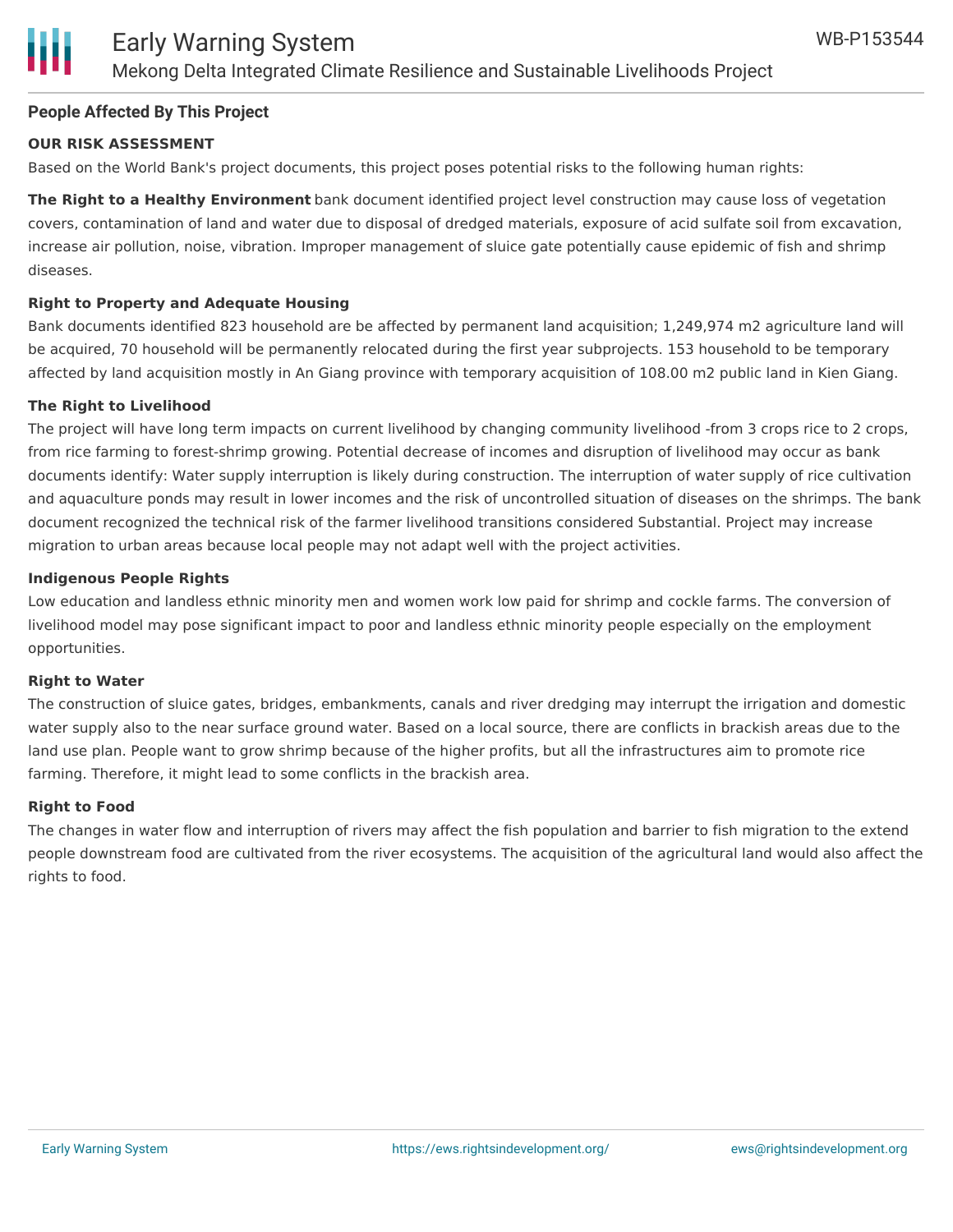

## Early Warning System Mekong Delta Integrated Climate Resilience and Sustainable Livelihoods Project

#### **Investment Description**

World Bank (WB)

Bank financing: World Bank Borrower: Government of Vietnam Amount of bank loan or investment: USD 310 million Total project cost: USD 387 million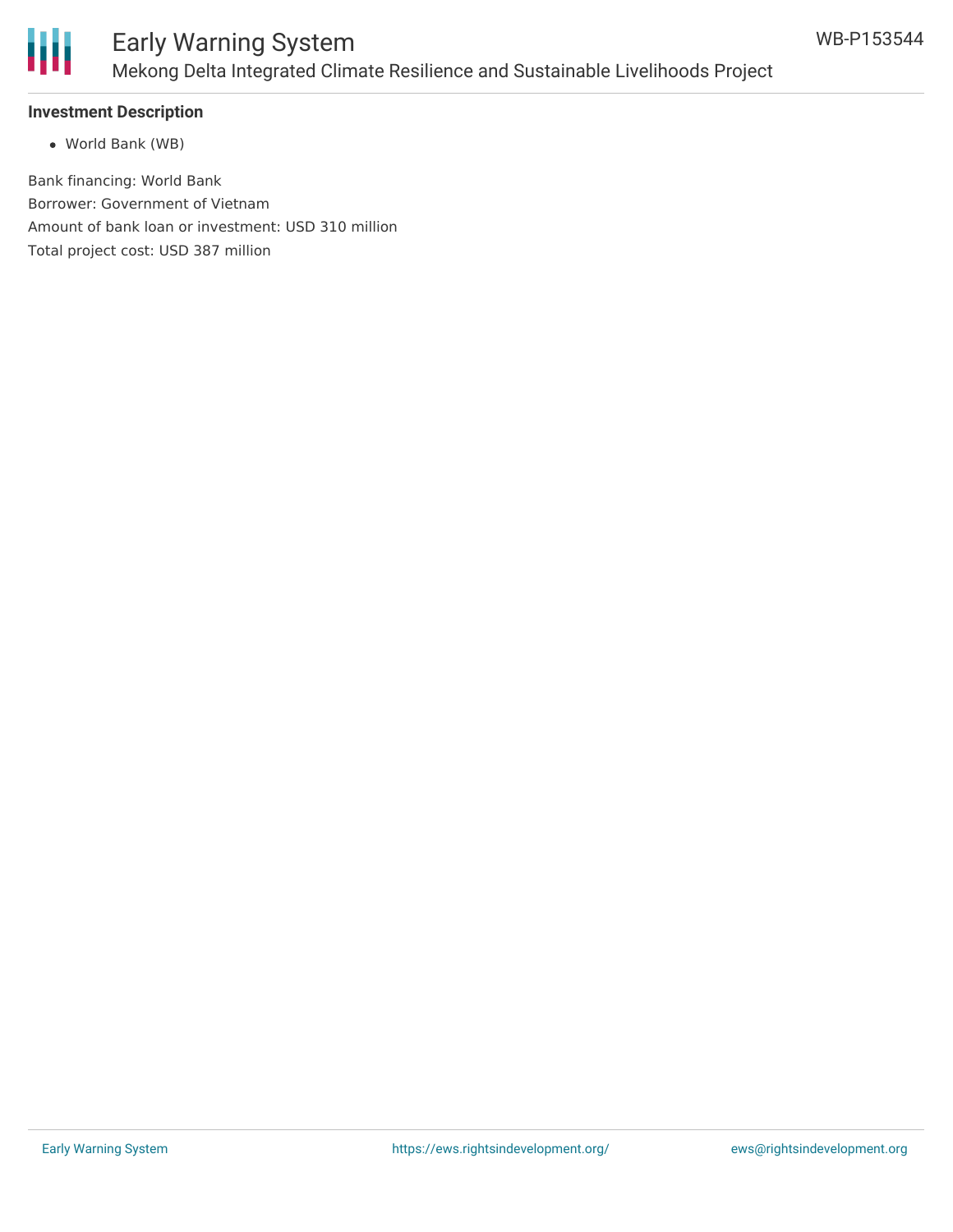

#### **Contact Information**

World Bank Contact: Anjali Acharya Title: Senior Environmental Specialis Tel: 5777+7341 / Email: aacharya@worldbank.org

Contact: Binh Thang Cao Title: Sr Agricultural Spec. Tel: 5794+6124 / Email: tcao@worldbank.org

Contact: Greg J. Browder Title: Lead Water Resource Management Tel: 5778+8358 / Email: gbrowder@worldbank.org

Implementing Agencies Name: Ministry of Agriculture and Rural Development Contact: Kim Long Tran Title: Director General, ICD Tel: 0913218121 Email: longtk.htqt@mard.gov.vn

Name: Ministry of Natural Resources and Environment, Vietnam Contact: Phu Binh Pham Title: Director General, ICD Tel: 0983125125 Email: ppbinh@monre.gov.vn

#### **CONSULTATIONS**

The bank document stated that two rounds of public consultation were conducted by the borrower in October 2015 and January 2016. The bank document stated that the consultation involved affected people and local authorities through public meeting, questionnaires, interviews, panel discussion. The affected people raised their concerns during public consultation on land acquisition, relocation and house demolition and impacts during construction and operation especially for local salt producers.

#### **PROJECT-LEVEL GRIEVANCE MECHANISMS**

Project-affected communities and individuals that affected by the project may submit complaints to the project-level grievance redress mechanism.

#### **ACCOUNTABILITY MECHANISM OF WORLD BANK**

http://ewebapps.worldbank.org/apps/ip/Pages/Home.aspx.worldbank.org/apps/ip/Pages/Home.aspx.methods.com

The World Bank Inspection Panel is the independent complaint mechanism and fact-finding body for people who believe they are likely to be, or have been, adversely affected by a World Bank-financed project. If you submit a complaint to the Inspection Panel, they may investigate to assess whether the World Bank is following its own policies and procedures for preventing harm to people or the environment. You can contact the Inspection Panel or submit a complaint by emailing ipanel@worldbank.org. You can learn more about the Inspection Panel and how to file a complaint at: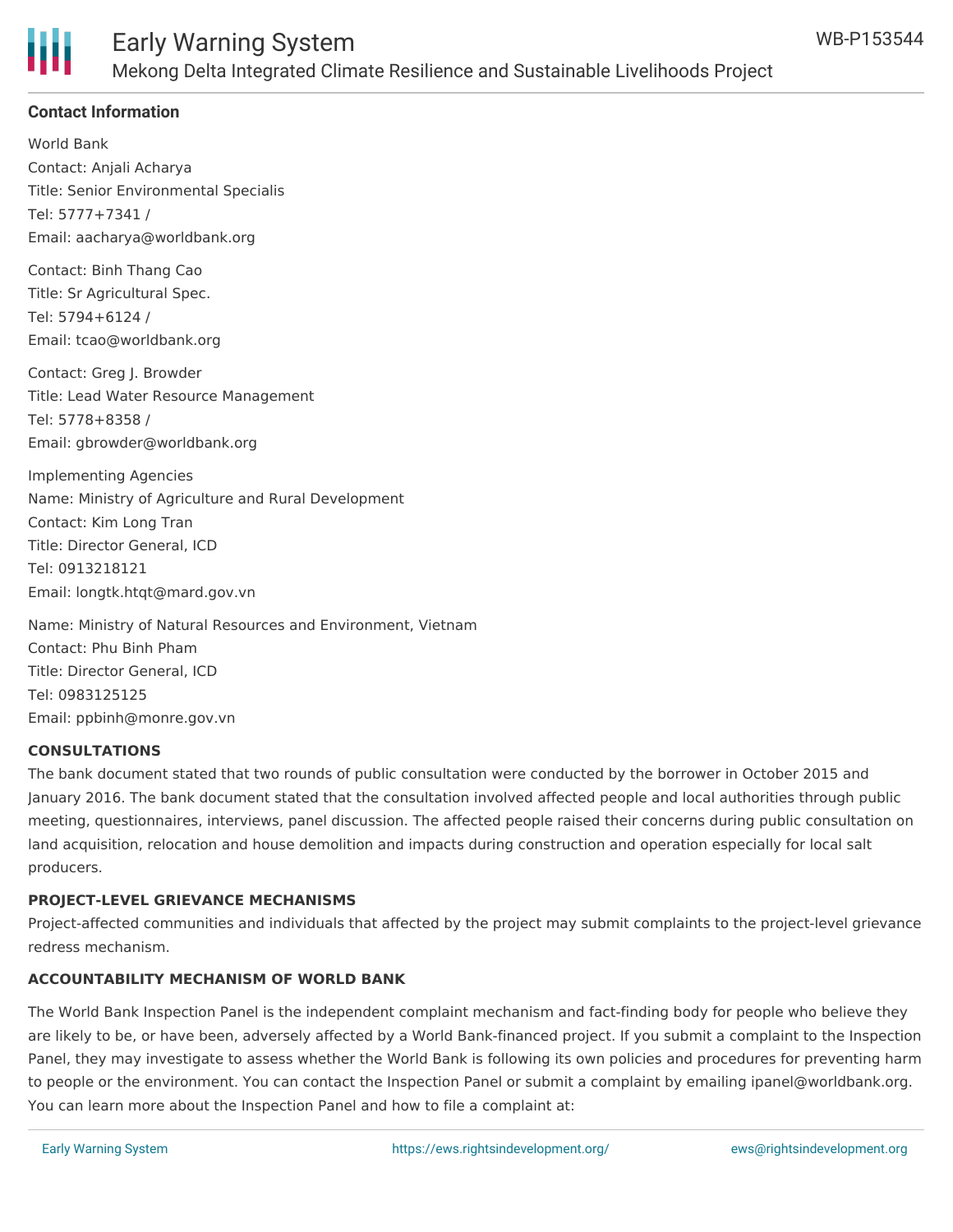# Early Warning System

Mekong Delta Integrated Climate Resilience and Sustainable Livelihoods Project

#### **Bank Documents**

- Integrated [Safeguards](https://ewsdata.rightsindevelopment.org/files/documents/44/WB-P153544_VimKIgY.pdf) Data Sheet (Appraisal Stage) Mekong Delta Integrated Climate Resilience and [Original Source]
- Integrated [Safeguards](https://ewsdata.rightsindevelopment.org/files/documents/44/WB-P153544_BnQlUtk.pdf) Data Sheet (Concept Stage) Mekong Delta Integrated Climate Resilience and Su [Original Source]
- Official Documents- [Disbursement](https://ewsdata.rightsindevelopment.org/files/documents/44/WB-P153544.pdf) Letter for Credit 5845-VN (Closing Package) (English) [\[Original](http://documents.worldbank.org/curated/en/2016/07/26788311/official-documents--disbursement-letter-credit-5845-vn-closing-package) Source]
- Official [Documents-](https://ewsdata.rightsindevelopment.org/files/documents/44/WB-P153544_GmDGJv9.pdf) Financing Agreement for Credit 5845-VN (Closing Package) (English) [\[Original](http://documents.worldbank.org/curated/en/2016/07/26788323/official-documents--financing-agreement-credit-5845-vn-closing-package) Source]
- Official Documents- [Supplemental](https://ewsdata.rightsindevelopment.org/files/documents/44/WB-P153544_clJWdGZ.pdf) Letter Ref. Financial Data for Credit 5845-VN (Closing Package) (En [\[Original](http://documents.worldbank.org/curated/en/2016/07/26788325/official-documents--supplemental-letter-ref-financial-data-credit-5845-vn-closing-package) Source]
- Project [Information](http://documents.worldbank.org/curated/en/2016/04/26289581/project-information-document-appraisal-stage-mekong-delta-integrated-climate-resilience-sustainable-livelihoods-project-p153544) Document (Appraisal Stage) Mekong Delta Integrated Climate Resilience and Sust [Original Source]
- Project [Information](http://documents.worldbank.org/curated/en/2015/04/25477086/project-information-document-concept-stage-mekong-delta-integrated-climate-resilience-sustainable-livelihoods-project-p153544) Document (Concept Stage) Mekong Delta Integrated Climate Resilience and Sustai [Original Source]
- Vietnam Mekong Delta Integrated Climate Resilience and [Sustainable](https://ewsdata.rightsindevelopment.org/files/documents/44/WB-P153544_UZ0eNN6.pdf) Livelihoods (MD-ICRSL) Project [\[Original](http://documents.worldbank.org/curated/en/2016/05/26378490/vietnam-mekong-delta-integrated-climate-resilience-sustainable-livelihoods-md-icrsl-project-resettlement-plan-vol-5-resettlement-action-plan-cau-ke-tra-vinh-province-tra-vung-liem-vinh-long-province) Source]
- Vietnam Mekong Delta Integrated Climate Resilience and [Sustainable](https://ewsdata.rightsindevelopment.org/files/documents/44/WB-P153544_tRmr4Uq.pdf) Livelihoods (MD-ICRSL) Project [\[Original](http://documents.worldbank.org/curated/en/2016/01/25831569/vietnam-mekong-delta-integrated-climate-resilience-sustainable-livelihoods-md-icrsl-project-environmental-assessment-vol-3-environmental-social-impact-assessment-south-mang-thit-area) Source]
- Vietnam Mekong Delta Integrated Climate Resilience and [Sustainable](https://ewsdata.rightsindevelopment.org/files/documents/44/WB-P153544_uzedZnD.pdf) Livelihoods (MD-ICRSL) Project [\[Original](http://documents.worldbank.org/curated/en/2016/01/25831549/vietnam-mekong-delta-integrated-climate-resilience-sustainable-livelihoods-md-icrsl-project-environmental-assessment-vol-2-environmental-social-impact-assessment-phu-district-giang-province) Source]
- Vietnam Mekong Delta Integrated Climate Resilience and [Sustainable](https://ewsdata.rightsindevelopment.org/files/documents/44/WB-P153544_JtBngYb.pdf) Livelihoods (MD-ICRSL) Project [\[Original](http://documents.worldbank.org/curated/en/2016/01/25836153/vietnam-mekong-delta-integrated-climate-resilience-sustainable-livelihoods-md-icrsl-project-environmental-assessment-vol-4) Source]
- Vietnam Mekong Delta Integrated Climate Resilience and [Sustainable](https://ewsdata.rightsindevelopment.org/files/documents/44/WB-P153544_rHnRq2Z.pdf) Livelihoods (MD-ICRSL) Project [\[Original](http://documents.worldbank.org/curated/en/2016/01/25831570/vietnam-mekong-delta-integrated-climate-resilience-sustainable-livelihoods-md-icrsl-project-environmental-assessment-environmental-social-impact-assessment-ba-tri-district-ben-tre-province) Source] Vietnam - Mekong Delta Integrated Climate Resilience and [Sustainable](https://ewsdata.rightsindevelopment.org/files/documents/44/WB-P153544_ZkHDIrl.pdf) Livelihoods (MD-ICRSL) Project [\[Original](http://documents.worldbank.org/curated/en/2016/01/25831439/vietnam-mekong-delta-integrated-climate-resilience-sustainable-livelihoods-md-icrsl-project-resettlement-plan-vol-3-resettlement-action-plan-climate-change-sea-level-rise-resilience-minh-bien-district-kien-giang-province) Source]
- Vietnam Mekong Delta Integrated Climate Resilience and [Sustainable](https://ewsdata.rightsindevelopment.org/files/documents/44/WB-P153544_tmujxo1.pdf) Livelihoods (MD-ICRSL) Project [\[Original](http://documents.worldbank.org/curated/en/2016/01/25831495/vietnam-mekong-delta-integrated-climate-resilience-sustainable-livelihoods-md-icrsl-project-resettlement-plan-vol-2-resettlement-action-plan-improving-ability-adaptation-water-management-phu-district-giang-province) Source]
- Vietnam Mekong Delta Integrated Climate Resilience and [Sustainable](https://ewsdata.rightsindevelopment.org/files/documents/44/WB-P153544_ldILX8r.pdf) Livelihoods (MD-ICRSL) Project [\[Original](http://documents.worldbank.org/curated/en/2016/01/25831658/vietnam-mekong-delta-integrated-climate-resilience-sustainable-livelihoods-md-icrsl-project-environmental-assessment) Source]
- Vietnam Mekong Delta Integrated Climate Resilience and [Sustainable](https://ewsdata.rightsindevelopment.org/files/documents/44/WB-P153544_jNn48oc.pdf) Livelihoods (MD-ICRSL) Project [\[Original](http://documents.worldbank.org/curated/en/2016/01/25831501/vietnam-mekong-delta-integrated-climate-resilience-sustainable-livelihoods-md-icrsl-project-resettlement-plan-vol-4-resettlement-action-plan) Source]
- Vietnam Mekong Delta Integrated Climate Resilience and [Sustainable](https://ewsdata.rightsindevelopment.org/files/documents/44/WB-P153544_EYoIEHy.pdf) Livelihoods (MD-ICRSL) Project [\[Original](http://documents.worldbank.org/curated/en/2016/01/25831448/vietnam-mekong-delta-integrated-climate-resilience-sustainable-livelihoods-md-icrsl-project-resettlement-plan-abbreviated-resettlement-action-plan) Source]
- Vietnam Mekong Delta Integrated Climate Resilience and [Sustainable](https://ewsdata.rightsindevelopment.org/files/documents/44/WB-P153544_2BUl1GH.pdf) Livelihoods Project (English) [\[Original](http://documents.worldbank.org/curated/en/2016/06/26402672/vietnam-mekong-delta-integrated-climate-resilience-sustainable-livelihoods-project) Source]
- Vietnam Mekong Delta Integrated Climate Resilience and [Sustainable](https://ewsdata.rightsindevelopment.org/files/documents/44/WB-P153544_WFtr66F.pdf) Livelihoods Project : environme [Original Source]
- Vietnam Mekong Delta Integrated Climate Resilience and [Sustainable](https://ewsdata.rightsindevelopment.org/files/documents/44/WB-P153544_kc2gyZA.pdf) Livelihoods Project : environme [Original Source]
- Vietnam Mekong Delta Integrated Climate Resilience and [Sustainable](https://ewsdata.rightsindevelopment.org/files/documents/44/WB-P153544_hDHk9IR.pdf) Livelihoods Project : executive [\[Original](http://documents.worldbank.org/curated/en/2016/07/26136266/vietnam-mekong-delta-integrated-climate-resilience-sustainable-livelihoods-project-executive-summary-environmental-social-impact-assessments) Source]
- Vietnam Mekong Delta Integrated Climate Resilience and [Sustainable](https://ewsdata.rightsindevelopment.org/files/documents/44/WB-P153544_tUvbWUa.pdf) Livelihoods Project : indigenou [\[Original](http://documents.worldbank.org/curated/en/2016/01/25831505/vietnam-mekong-delta-integrated-climate-resilience-sustainable-livelihoods-project-indigenous-peoples-plan-ethnic-minority-development-plan) Source]
- Vietnam Mekong Delta Integrated Climate Resilience and [Sustainable](https://ewsdata.rightsindevelopment.org/files/documents/44/WB-P153544_CkR1p2t.pdf) Livelihoods Project : indigenou [\[Original](http://documents.worldbank.org/curated/en/2016/01/25831387/vietnam-mekong-delta-integrated-climate-resilience-sustainable-livelihoods-project-indigenous-peoples-plan-ethnic-minority-policy-framework) Source]
- Vietnam Mekong Delta Integrated Climate Resilience and [Sustainable](https://ewsdata.rightsindevelopment.org/files/documents/44/WB-P153544_u7FCPys.pdf) Livelihoods Project : indigenou [\[Original](http://documents.worldbank.org/curated/en/2016/01/25831511/vietnam-mekong-delta-integrated-climate-resilience-sustainable-livelihoods-project-indigenous-peoples-plan-vol-2-ethnic-minority-development-plan-sub-project-tra-vinh-vinh-long-provinces) Source]
- Vietnam Mekong Delta Integrated Climate Resilience and [Sustainable](https://ewsdata.rightsindevelopment.org/files/documents/44/WB-P153544_WtokjYv.pdf) Livelihoods Project : resettlem [\[Original](http://documents.worldbank.org/curated/en/2016/01/25831337/vietnam-mekong-delta-integrated-climate-resilience-sustainable-livelihoods-project-resettlement-plan-resettlement-policy-framework) Source]
- Vietnam Mekong Delta Integrated Climate Resilience and [Sustainable](https://ewsdata.rightsindevelopment.org/files/documents/44/WB-P153544_1oA9vrh.pdf) Livelihoods Project : social as [\[Original](http://documents.worldbank.org/curated/en/2016/01/25831378/vietnam-mekong-delta-integrated-climate-resilience-sustainable-livelihoods-project-social-assessment) Source]

### **Government Documents**

Project report: Mekong delta integrated climate resilience and [sustainable](https://www.mard.gov.vn/en/Pages/environmental-and-social-impact-assessment-report.aspx) livelihoods (MD- ICRSL/WB